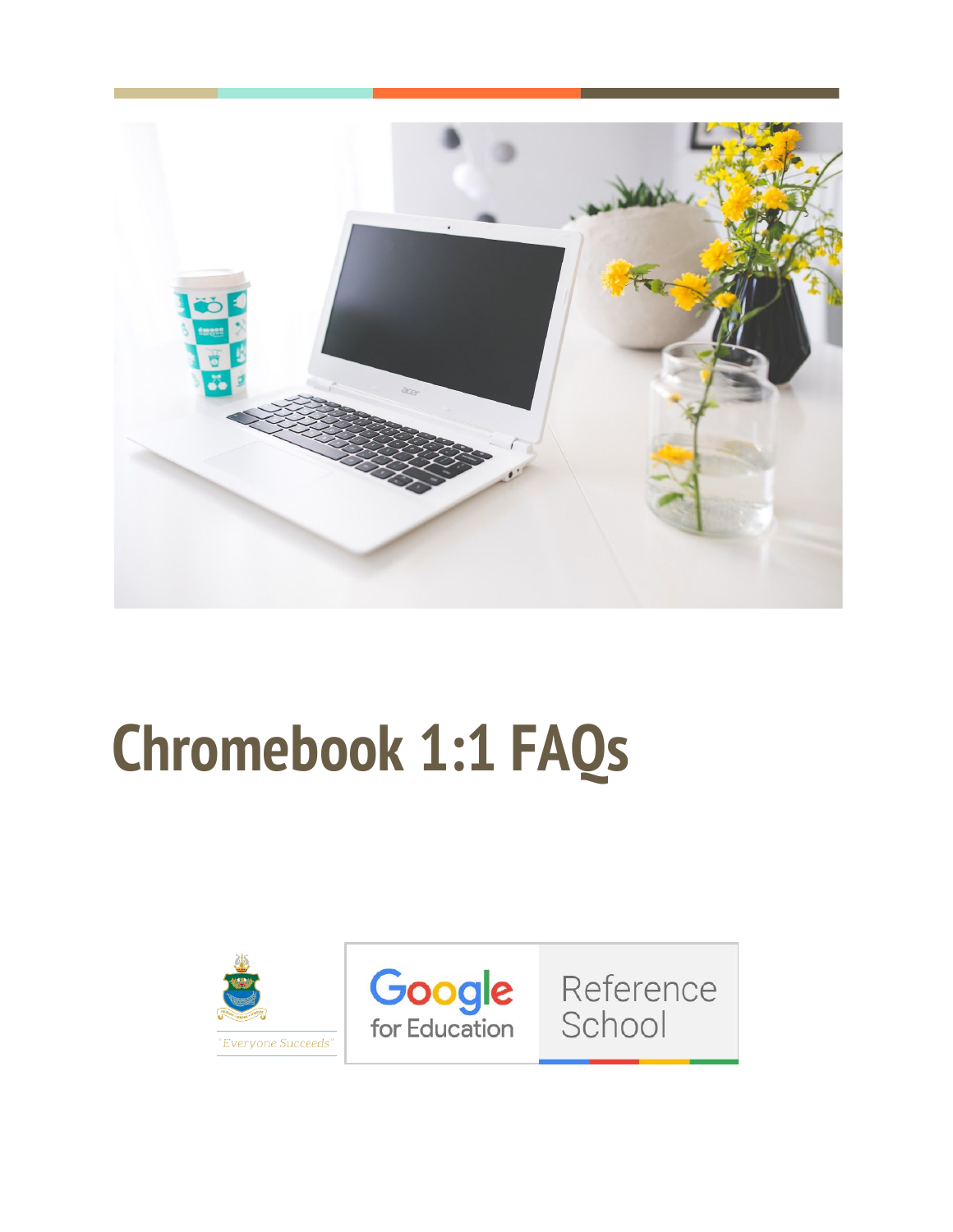## **Parental purchase scheme requirements:**

- -Chromebook best in class for the money
- -3 year warranty
- -Case / sleeve
- Full Insurance with no excess and a swap out scheme
- -Support for parental engagement evenings and training
- -Licence to run the software
- -Security, filtering and management whilst on the school network

School examples:

<https://www.sdcc.net/parents/chromebooks-purchase-scheme>

<https://drive.google.com/open?id=12PMebGVQefZ6qm6kb1IlMns1VyoqoXGX> <http://www.glynschool.org/355/technology-for-learning-strategy> [https://www.tarletonacademy.org/files/Chromebooks\\_Acceptable\\_Use\\_Policy\\_October\\_2016.pdf](https://www.tarletonacademy.org/files/Chromebooks_Acceptable_Use_Policy_October_2016.pdf) <https://www.tring.herts.sch.uk/390/google-reference-school>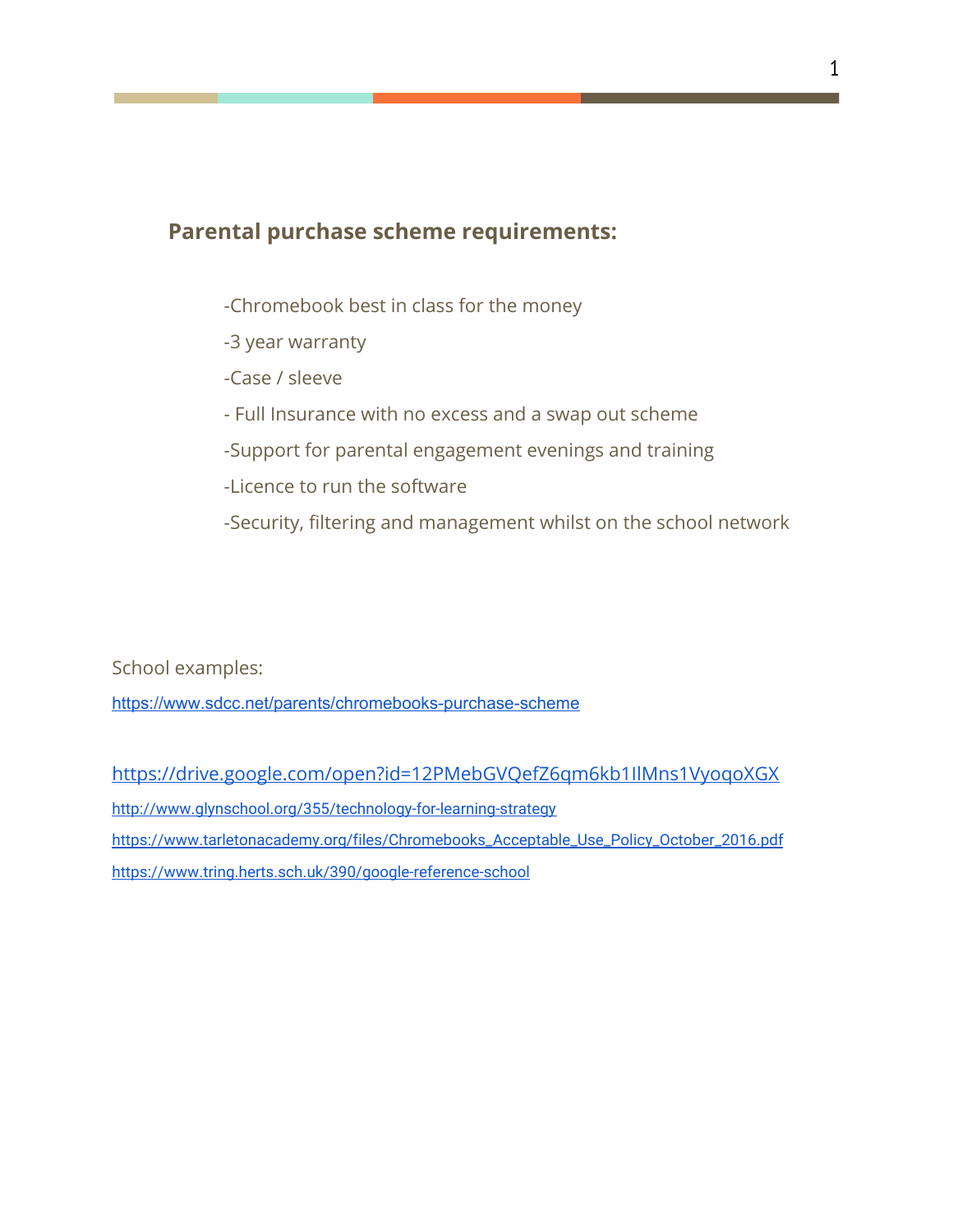## **Impact on Learning**

#### **How will the Chromebooks enhance learning at DHSB?**

The following are examples of how students' learning will be enhanced by having their own equipment:

- Create, share and collaborate using the Google Suite tools to increase the potential of peer assessment and collaborative learning approaches.
- Organise homework and classwork through Google Classroom allowing easy access.
- Easy access to Homeworky and Classcharts.
- Managed Chromebooks in class provide further options in Google for Education such as locking internet access when completing assessments
- Managed Chromebooks allow staff to push out useful apps for all students
- Use excellent learning resources from our web based tools, including up to date and relevant e-textbooks, where appropriate.
- Use digital tools to support research and writing. For example, academic bibliography and citation tools, read aloud and voice recognition tools to promote independent learning.
- Think and behave creatively across subjects using Cloud Apps for design, planning, animation, mind-mapping, image editing, sound editing, video recording, etc.
- Use subject related apps in the classroom and at home.
- Greater opportunities of differentiation within the class to meet students' needs.
- Effective assessment for learning in and out of the lesson to both redirect the lesson and aid long term planning based on students' learning.
- Access to online resources which most departments now use or have purchased to enhance the subject. These include online books and revision material.
- Speed of access and adaptability within the home and school environment.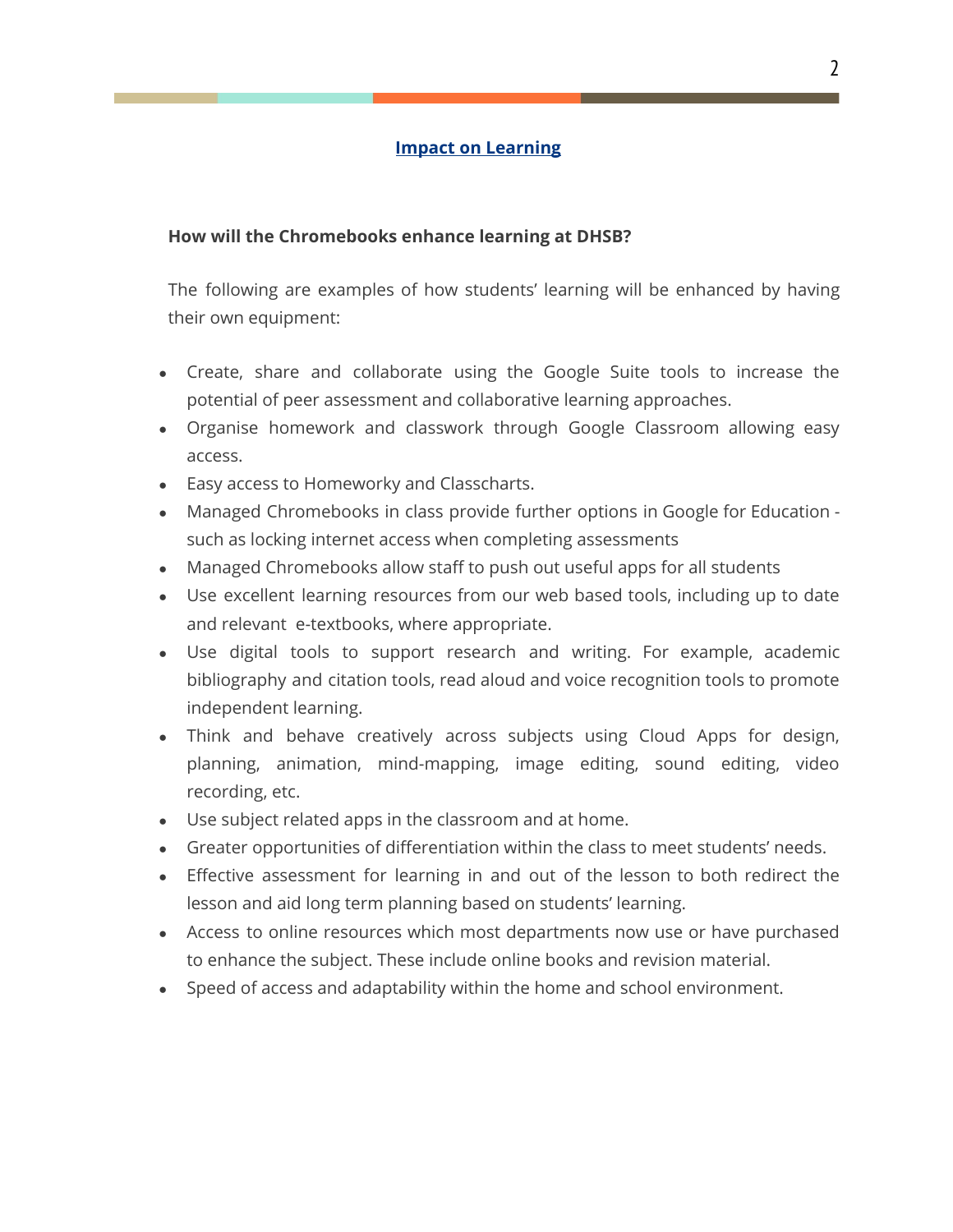#### **Does this mean exercise books will be outdated?**

**Most definitely not!** Traditional methods of learning and teaching still have an important place in education and will continue in our school. Chromebooks should be seen as an additional educational tool, a tool to enhance learning rather than replace these methods. This will ensure students' handwriting skills continue to be developed.

#### **Why have we selected Chromebooks?**

There is a wide range of tablet and laptop-style devices available on the market. We have conducted extensive research when considering the type of device that would be best suited to students in our school. As a Google reference school it makes sense to integrate with a Google device.

A Chromebook looks like a laptop in appearance, but operates in a very different way with students accessing services and apps online. The Chromebook operating system is produced by Google, who provide a wealth of apps and services specifically designed to support students in education. Chromebook devices boot-up in a matter of seconds and have a battery life that lasts up to eight hours, dependent on use. Chromebook devices will be managed centrally by our IT Support Team to ensure that access is safe and secure whilst on our network.

#### **Can parents access Google Classroom?**

We can set Google Classroom up to enable parents to receive summary email notifications of the work their son / daughter has been set within Google Classroom. This could be classwork or homework which has been set by the teacher. All homework that is set will be logged by teachers on our homework setting platform so you are able to view this on Homeworky. This applies even if the teacher has set the homework using Google Classroom, the teacher will make sure it is replicated onto Homeworky.

#### **Have other schools benefited from Chromebook roll outs?**

Yes, we have spoken to a range of schools who are using the Google Suite tools and Chromebooks to great effect. They believe the quality of feedback, ability to collaborate, assessment of students' learning and the ease of differentiation are some of the greatest benefits to students learning that they have experienced. A case study of Google Suite tools and Chromebooks in a specific school is available using this [link](https://drive.google.com/file/d/1pGkIvF7D6bHlRQJgK1K8B8IZSG43JpCd/view?usp=sharing).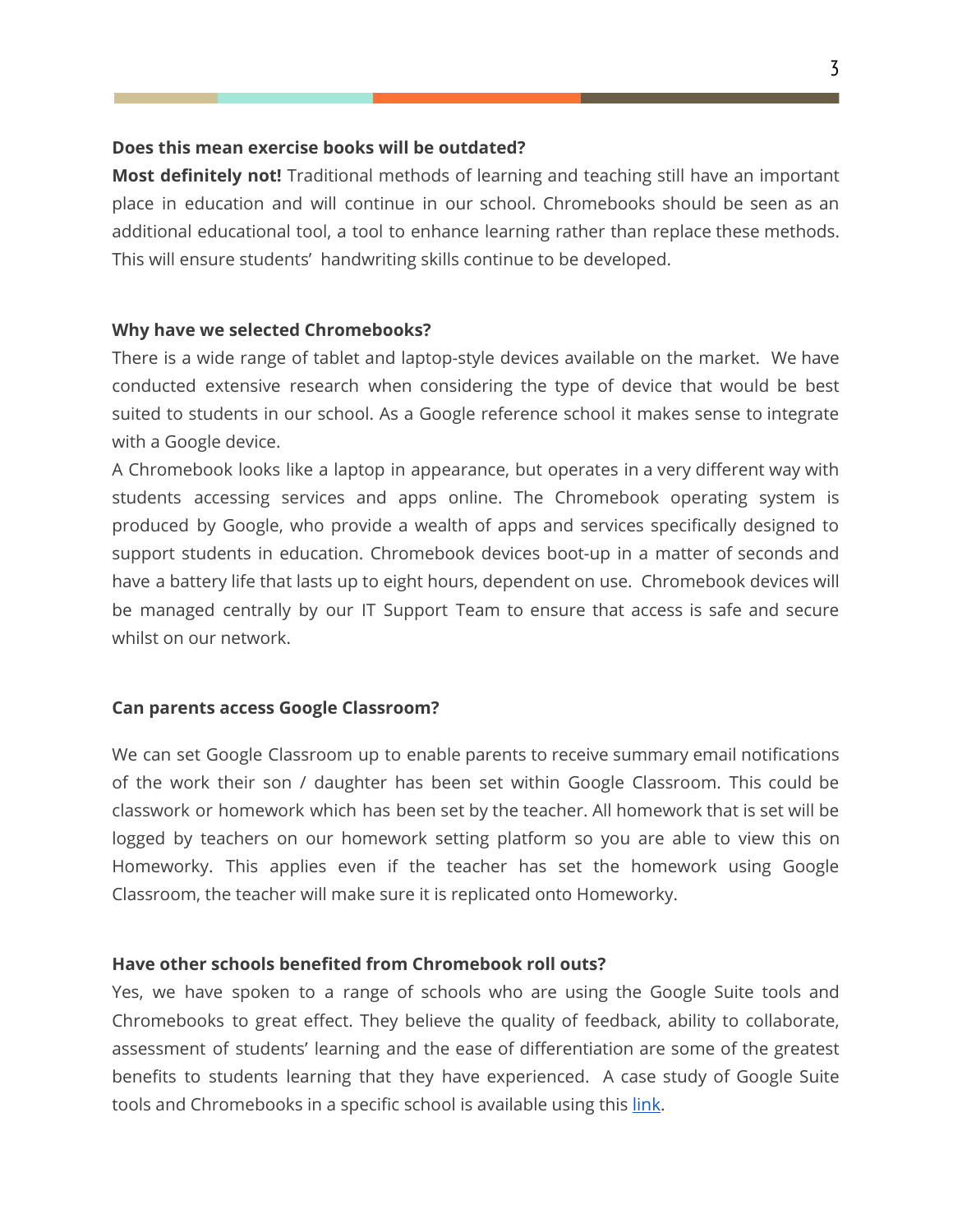#### **When can the Chromebooks be used?**

The introduction of Chromebooks will provide students with constant access to the resources they require as directed by teaching staff. Students will also be able to use their Chromebooks at break and lunch in the Learning Commons or the Sixth Form study area (Years 12/13).

#### **General Information**

#### **When will the Chromebooks be released?**

The Chromebooks will be released in a phased programme starting with Year 7, 8 and 9 students in September 2019. This will then be followed by a second phase where the rest of the school will be able to purchase their own using the same scheme.

#### **My child already has a similar device, so can they use that instead?**

If students already have a Chromebook they are welcome to use that instead. The device will however need to be restricted in the same way a device purchased via our school would be. This is to ensure we can monitor that students are using the device appropriately and their online safety is not compromised whilst in school. There will be a charge of £25 to enrol and manage the device on the DHSB school network. This means that even with own devices we can make sure students are always connected, that the appropriate safeguards are in place and students have access to all the school based products whilst on our network. It also allows us to make sure students have the correct updates installed so does not stop them from learning. The devices purchased via our scheme will come with a three year warranty, protective case and insurance, including tech support which means the device will always be protected. As we are a school we can get these in at a competitive rate which means we pass on the savings to you.

All other devices (tablets and phones etc) will not be allowed. Other devices may not be fully compatible with the Google Apps and add-ons that we will be using for learning and teaching, may not have sufficient battery life for a day's usage, boot up within eight seconds and may cost considerably more. In addition to this, the IT support service will not be able to support or fix multiple types of devices, nor can our teachers be expected to understand the different problems that they will present in the classroom. For example, if a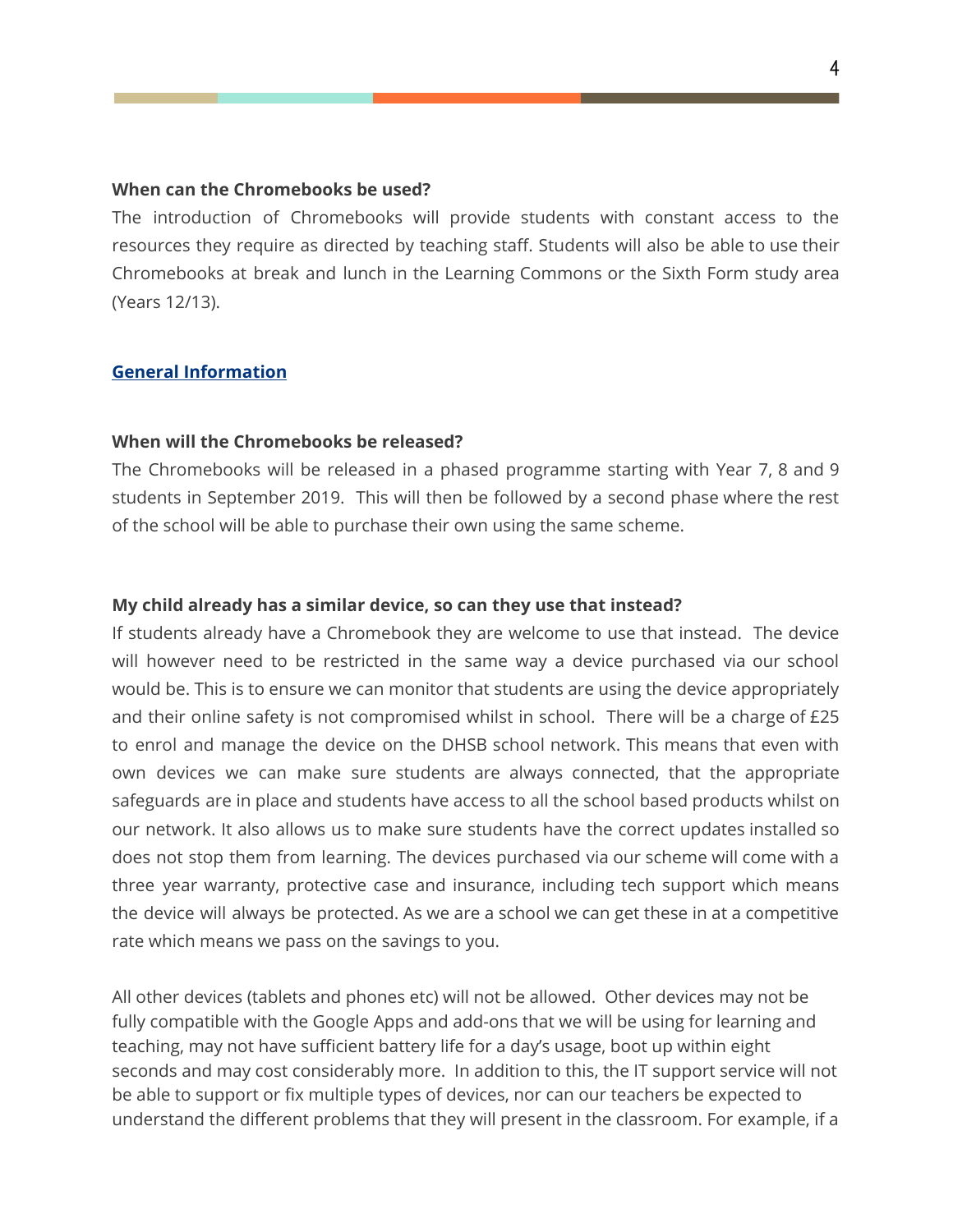student is struggling to connect to the wifi during a lesson, there will be issues trying to find the settings for that particular device and the different routes associated with that device's operating system. This is why we will be asking for a management fee to purchase the licences so we can make sure that the devices are ready to learn and does not impact on teaching and learning.

 As part of our safeguarding procedures and the Prevent agenda, we also need to ensure we can enrol the device on to our system for security and management. We would need to deploy the Google Management Software and Impero to all devices. These Apps allow us to manage students' devices whilst in school and log any incidents of inappropriate behaviour.

## **Who owns the Chromebook?**

The device will solely belong to the student, unless the device is subject to a payment plan – in this case, the student will be able to use the device 24/7, but they will not completely own the device until the final payment is made. If opting for the longer payment plan parents will be asked to sign an agreement form regarding ownership and payment commitments. Once all balances are paid the device is owned by the student/family.

## **Could we buy a cheaper Chromebook model ourselves and 'opt out' of the DHSB School scheme?**

We will be offering the Lenovo 500e model as part of the scheme as it has a range of excellent features including touch and flip screen and two cameras. We believe it is robust enough to be used in a school setting. There are cheaper Chromebook models on the retail market and you are welcome to purchase one of these for yourself, but please be aware that DHSB IT support services will be unable to repair these devices should they be damaged. We will also require you to pay £25 to the school to enrol and manage the device to work with our Chrome management software. Your own Chromebooks will also not be insured unless you have your own policy. We the school will not be held responsible for loss, damage or technical support of a device outside of our scheme. This responsibility lies with you personally.

## **Could we 'opt out' of the scheme all together?**

We truly believe the introduction of Chromebooks and the use of Google Suite tools will enhance learning and teaching at DHSB. It will enable teachers to really utilise technology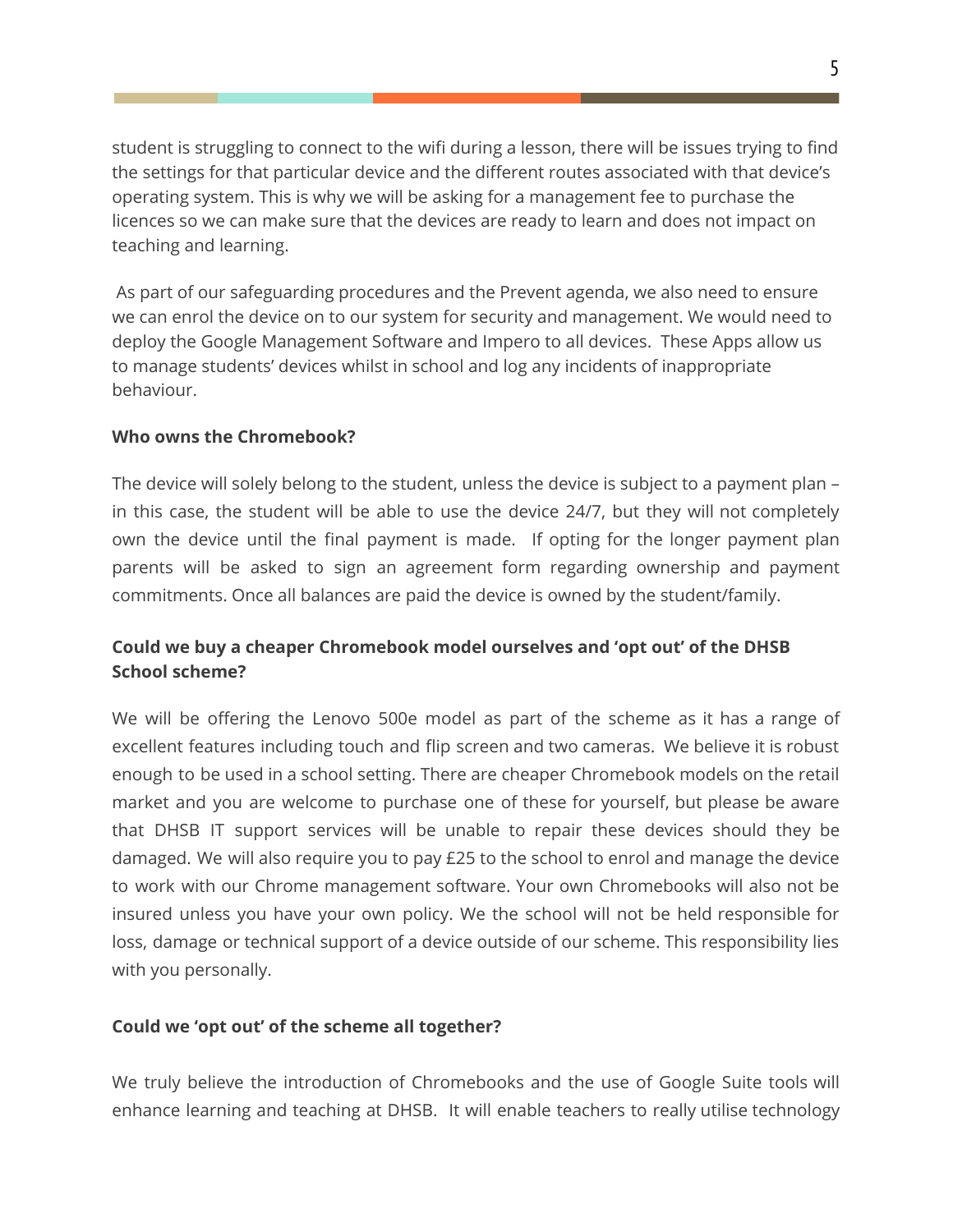to benefit students learning and therefore ultimately their progress. That said, if you do not want to be involved in the scheme teachers will ensure your child's learning is not negatively affected. We will have some chromebooks available for teachers / students to book out. However these will not be available to take home.

## **Is the battery life sufficient for school use?**

Chromebooks have a battery life of up to 12 hours and can be fully charged from 0% in 4.5 hours. This varies depending on what the Chromebook is being used for (eg web browsing is very different to using YouTube). As long as students charge the Chromebook overnight, it will last all day. An energy research body has calculated the cost of charging a Chromebook for a year to be 87p if charged every other night.

#### **Can power banks be used to charge Chromebooks?**

Yes, there are a range of power banks on the market which provide portable charging solutions for the Chromebooks. The power bank will plug into the USB-C port and require an output of 30W in order to charge at maximum speed. You will need to purchase this yourself as the school believe there will be sufficient power if the chromebook is brought in fully charged.

## **What will happen to the current IT suites?**

Initially, we will be maintaining our investment in the IT suites that run specialist software, including our suites for Media, Computer Science, Music and Technology. As the phased roll out of Chromebooks progresses, we will consider if a reduction in IT suites is appropriate. As we have become a Google Reference School and have embedded the use of G Suite and chrome based apps, the need for stand alone IT rooms has become less. Our students and teachers have embraced and started to master the use of the Chromebooks within their lessons. However if all students had one with them it would also reduce the loss of learning time transitioning to a traditional IT suite as they can operate within their own classroom spaces.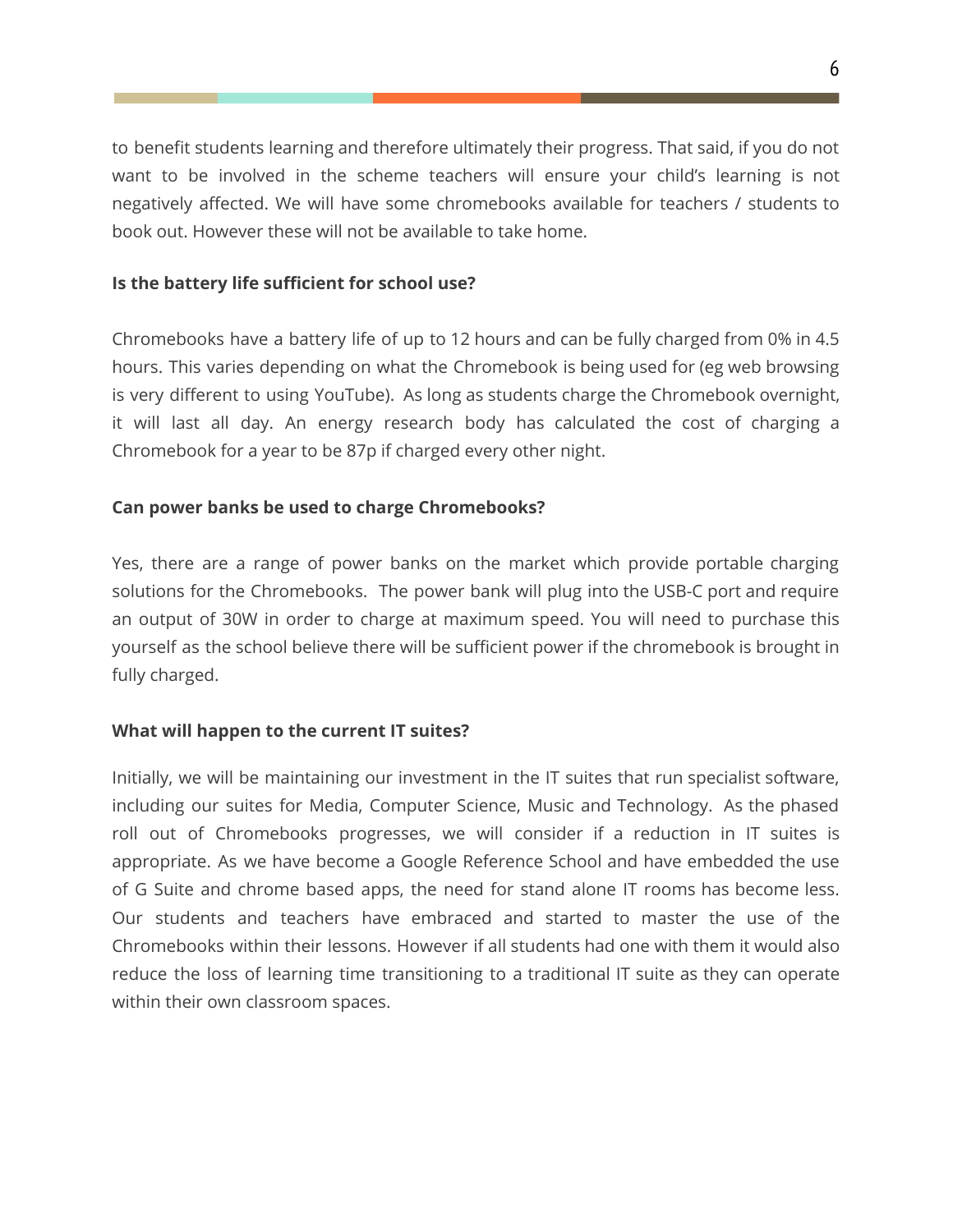## **Can my child put their own content on to the Chromebook (eg music, video, apps)?**

Yes, your child should treat the Chromebook as their own when at home. A big part of the success of this scheme will rely on students valuing the Chromebook as part of their wider life and therefore taking care of it, charging it and bringing it to school every day. Therefore, students are able to download non-educational apps to enjoy at home once they are appropriate in content. As the cloud storage space is provided via the Google domain that DHSB own, students will not be allowed to download music, videos and movies onto their Chromebooks for use in school. Our Buzz software will inhibit access to such files as these may have been downloaded from an unsecure site. This is why we will have a requirement of the management software to protect the student as part of our commitment to child protection and online safety whilst on our network. This responsibility will pass to the parent whilst on home or outside networks.

## **Have we considered the ergonomics?**

Yes. The devices can be used in a range of ways to suit the users needs. In addition to this, the blended approach to learning which we will be taking will ensure the devices are used alongside traditional approaches. This will enable us to utilise the benefits of bringing technology into the classroom without compromising students working environments. The specific Chromebook we have chosen is dynamic and flexible. It is also an educational recommended product which has been ruggedised to ensure it can withstand the daily use by a student.

#### **Expectations**

## **What happens if a student fails to charge their Chromebook?**

Students are responsible for bringing their Chromebook to school with sufficient charge to use during the day. If students fail to meet this expectation, they will receive an appropriate sanction in line with the school's behaviour policy and provided with the opportunity to charge their Chromebook in the classroom. We will provide a limited number of power banks in each block just in case of this so that teaching and learning is not disrupted. It is and will be the student's responsibility to make sure it is charged and ready for the school day.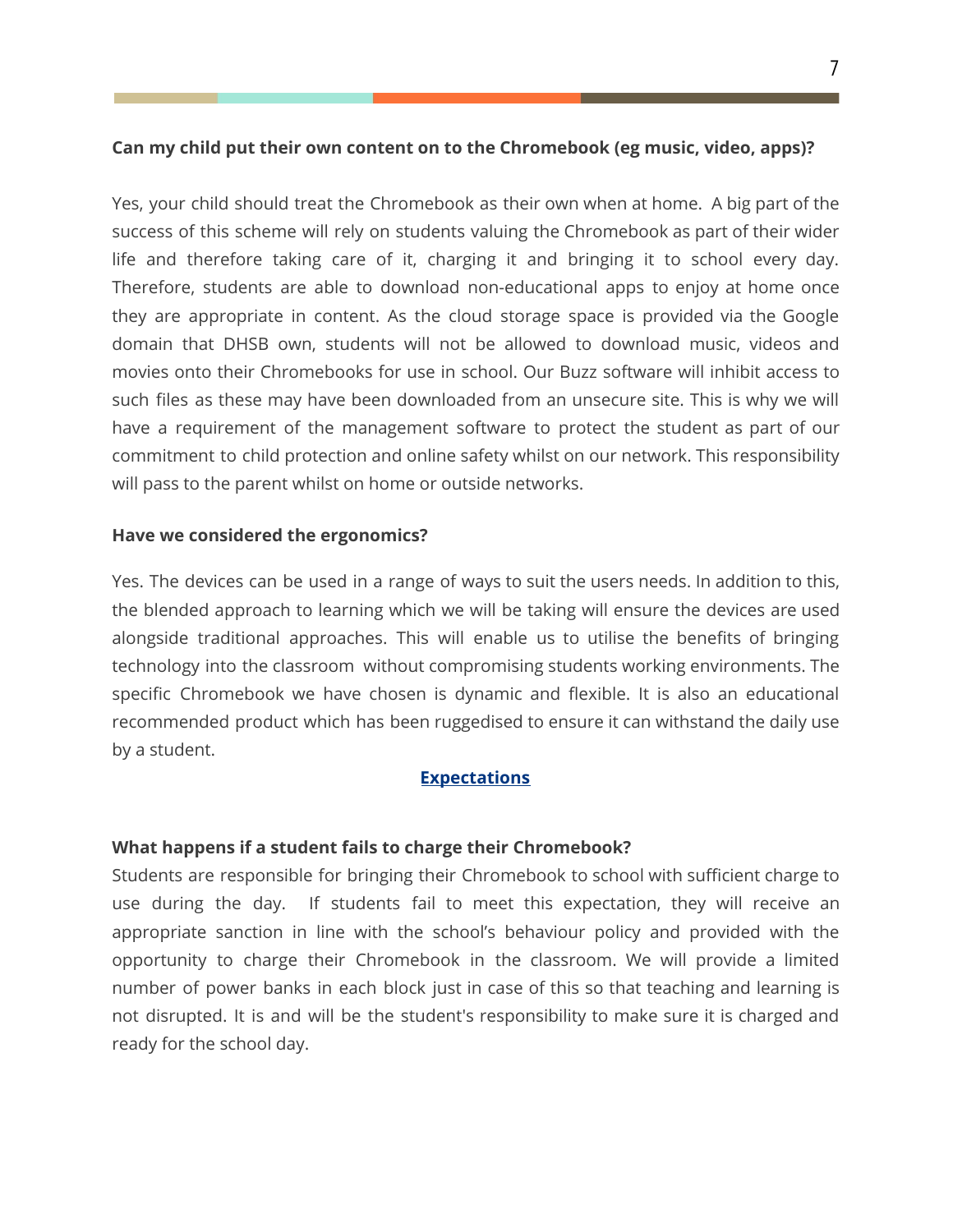## **How will you deal with inappropriate use of the Chromebook at school?**

Students will be expected to bring their charged Chromebook to school and use it appropriately, following the teacher`s instructions. The school's Behaviour for Learning Policy will be amended to incorporate Chromebook usage.

## **Payments**

## **How much will the Chromebooks cost?**

The Chromebook package will either cost a one off payment or optional payment plans these will be displayed on the portal. This will include the cost of the device, a soft sleeve, and Chrome management license, three year warranty and three years full insurance. We do not make any profit on the Chromebook sales, and as it is an educational purchase we also do not pay VAT and that saving is passed on to parents and carers. We will be achieving economies of scale to purchase the Chromebooks that we believe genuinely offers good value for money. If purchased independently from a retailer with the same insurance and warranty package, it would cost a great deal more therefore demonstrating the considerable saving the scheme provides if bought via DHSB. Pupil Premium students are NOT being subsidised by this scheme. The pupil premium package is clearly outlined and funded via pupil premium money. You can find details of this on our school website.

## **How will I make payments?**

Payments will be made online via a payment portal via our school website. Once you have placed your order, the company will be in touch with the details on how payments are made.

## **Can I pay in instalments?**

We will be offering families pay in full, 12 month, 24 month and 36 month payment plans. This will include, for instance, paying by instalments over a number of months. Those families who qualify as Pupil Premium Free School Meals will be eligible for a device under the PP strategy as per yr 7 deployment rules. This is separate to this scheme and will be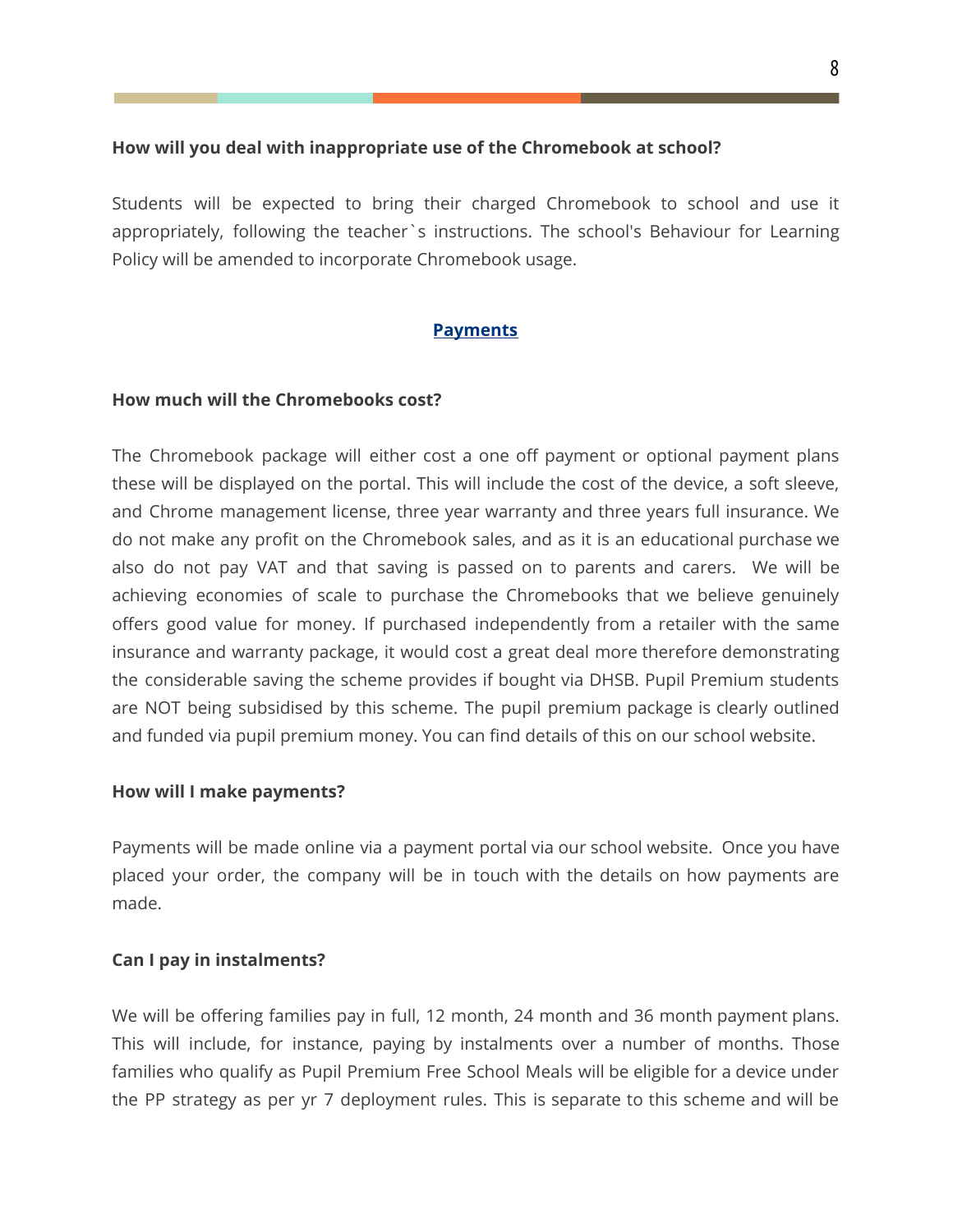funded from pupil premium. Therefore there are no hidden costs to offset PP students devices.

#### **Will we need to buy any other equipment?**

Students will be required to use earphones with their device from time to time, which in general most students currently have. No additional equipment will be required with the devices. Replacement accessories such as a power cable may be required if the original is lost or damaged. All accessories supplied by the school are genuine products and will be sold at cost price, representing a significant saving.

#### **What happens when I leave DHSB?**

As soon as the Payment has been paid off the device will be yours. If you leave the school before the end of the plan then you are still liable for the final payment.

#### **Security**

#### **What happens if the Chromebook is damaged?**

The Chromebooks will be fully insured as part of the payment plan. There will be clear guidelines to what consents as a repair under the insurance terms and conditions. This will sit directly with the insurance cover. There will be no excess charge for this. You will be provided with a swap out until yours is returned and fixed. As there is a three year warranty and fully comprehensive insurance package as part of the scheme any damage or breakage will fall under these policies. The student will always have a device and never be without one. Gtech our partner will provide a bank of replacements and deal with any insurance/ warranty claims for you.

#### **Are the Chromebooks robust enough for a school setting?**

We believe the devices will be robust enough for a school setting. Although we suggest not testing this, the Good Housekeeping guide highlights the devices critical components can withstand drops from 1.2 metres and the keyboard is spill-proof. Due to the touch flipped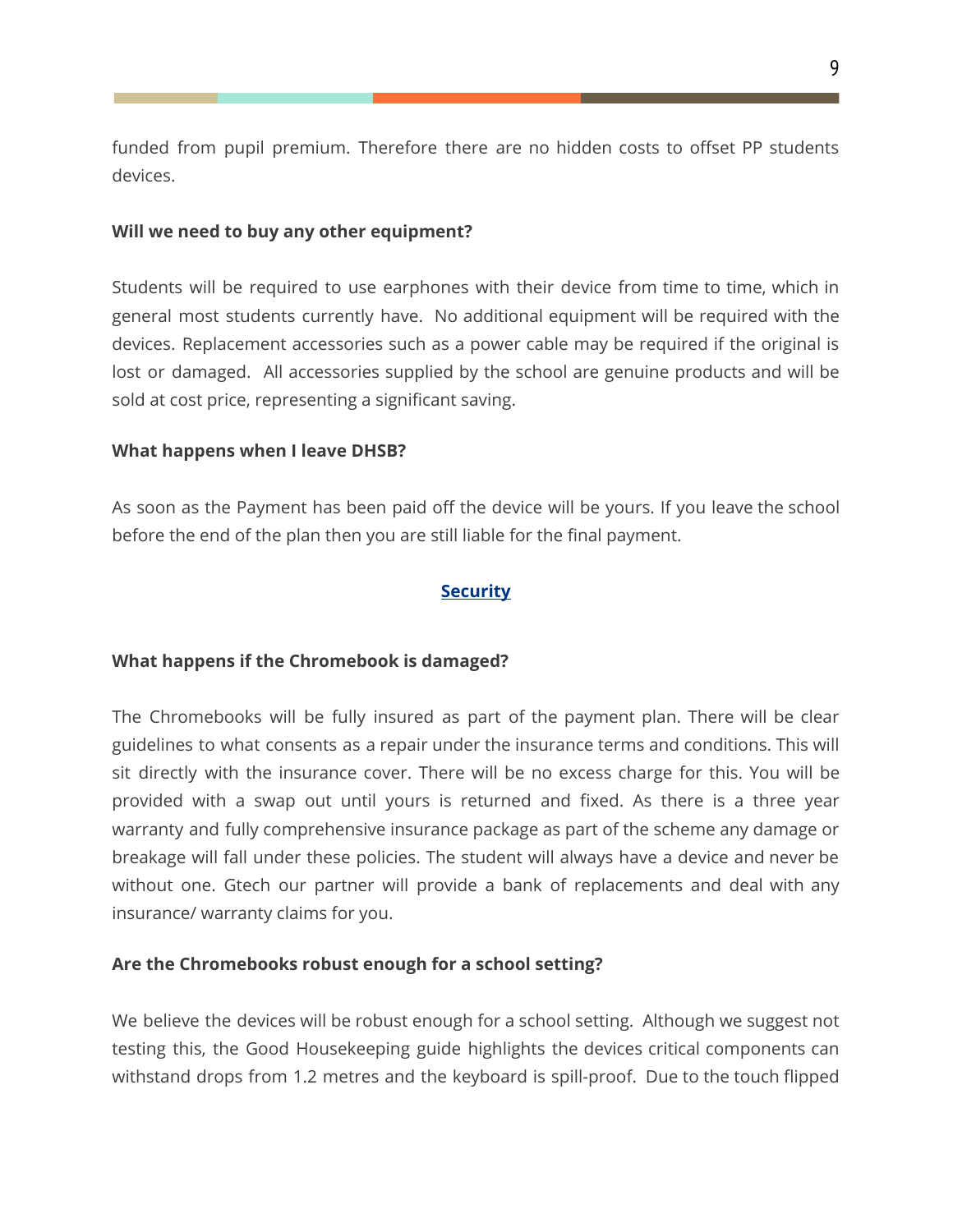screen capabilities of the device, it provides the flexibility of a tablet with the capability of a laptop. Further information is available by clicking thi[s](https://www.lenovo.com/gb/en/laptops/lenovo/student-chromebooks/500e-Chromebook/p/88ELC1S9998) [link](https://www.lenovo.com/gb/en/laptops/lenovo/student-chromebooks/500e-Chromebook/p/88ELC1S9998).

## **What happens if the Chromebook is lost or stolen?**

The Chromebook will be fully insured as part of our scheme. DHSB IT support service will be able to remotely disable the device, rendering it unusable and unfit for resale. We will be encouraging students to register their device on the police`Immobilise' database. `Immobilise is the world's largest free register of possession ownership details and, together with its sister sites NMPR and CheckMEND, forms a very effective tool in helping to reduce crime and repatriate recovered personal property to its rightful owners. Further information is available at [www.immobilise.com](http://www.immobilise.com/). The devices are also fully insured as part of the scheme so you will be able to follow the insurance guidelines on claiming for a new device.

## **What about safety while travelling to and from school?**

In our research with other schools who have introduced 1:1 devices, it is clear that this is not an issue they have experienced. However, it is sensible to reduce the risk of theft through some common sense measures. Students should keep their Chromebook in their bag on the way to and from school, both for road safety and crime prevention reasons. This is advisable both if travelling by bus or on foot. Also whilst on the school site if they have a locker then it would make sense for the Chromebook to be stored safely. For example during games, PE lessons or at break time if they do not wish to use them.

## **Why can't the school provide these devices free of charge?**

With ever tightening budgets the school has a limited amount of funding for ICT in school and this primarily pays for the maintenance of our school network. As we are asking families to invest in a Chromebook it will belong to the pupil and therefore can be used to continue learning outside of the school day. This supports the provision of access to learning and developing our students' ability within all of their subjects at DHSB.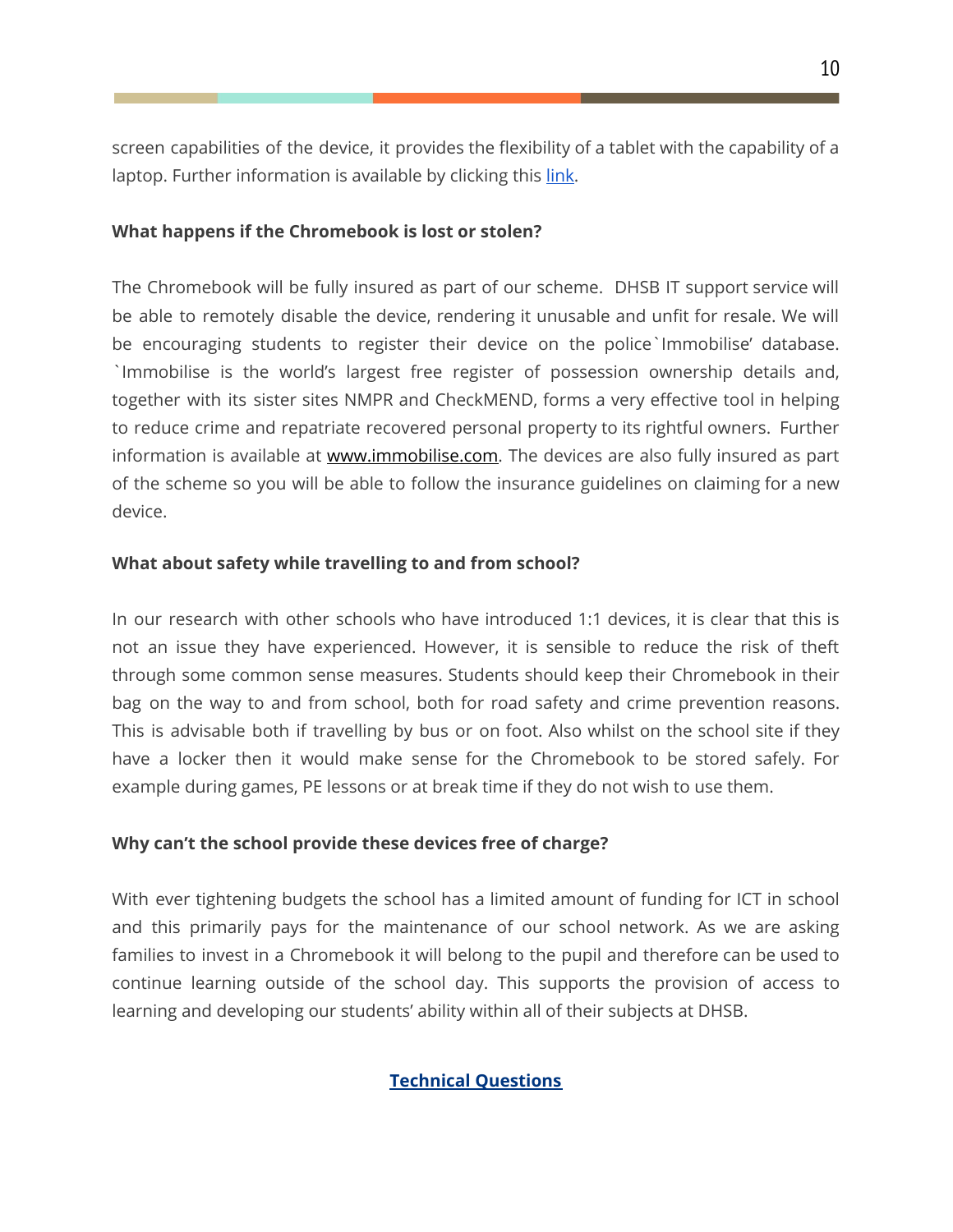## **What technical support will there be for students?**

DHSB IT support service will be able to help resolve many technical issues, but one of the major advantages of the Chromebooks is that they rarely go wrong. Due to the web-based approach of the Chromebook, they update automatically. We are going to be running a weekly Chromebook surgery for students to come to with any problems or questions they have. We already have over 300 devices in the school which are students are used to using them. By having your own it makes teaching and learning more dynamic and gives the students wider access to resources in class time. In addition, we will be training selected students to be Google Gurus to provide more support for students. Students will be able to use the email address support@dhsb.org to gain further support.

## **How do I connect the Chromebook to the internet in my house?**

Chromebooks use wireless to connect to a network, so you will need wifi at home to use the Chromebook on the internet there. If you have wifi, your network security key can be added to the Chromebook before log on. If you **do not** have wifi at home, the Chromebook will still work offline but you will not be able to browse the internet or use some of the functions. However in offline mode you can still produce work which will upload once you're connected to the internet.

## **Will the school's wifi be able to cope with the increased demands?**

DHSB IT team has assured us our current wifi provision will be able to cope with the increased the number users brought about through the roll out of Chromebooks. However we are under the process of investing further into our network. This investment into infrastructure will continue to make sure that the Chromebooks are connected and working and future proof then school. By taking off the network the personal devices and upgrading our backbone to 10GB we have more than enough capacity to enable every student to be operating effectively on our network.

## **How will the Chromebook be backed up?**

The Chromebook is always backed up, and our students have unlimited storage space in the Google Cloud. This is already set up and associated with their DHSB email address. When students leave DHSB they will need to move any files they which to keep onto their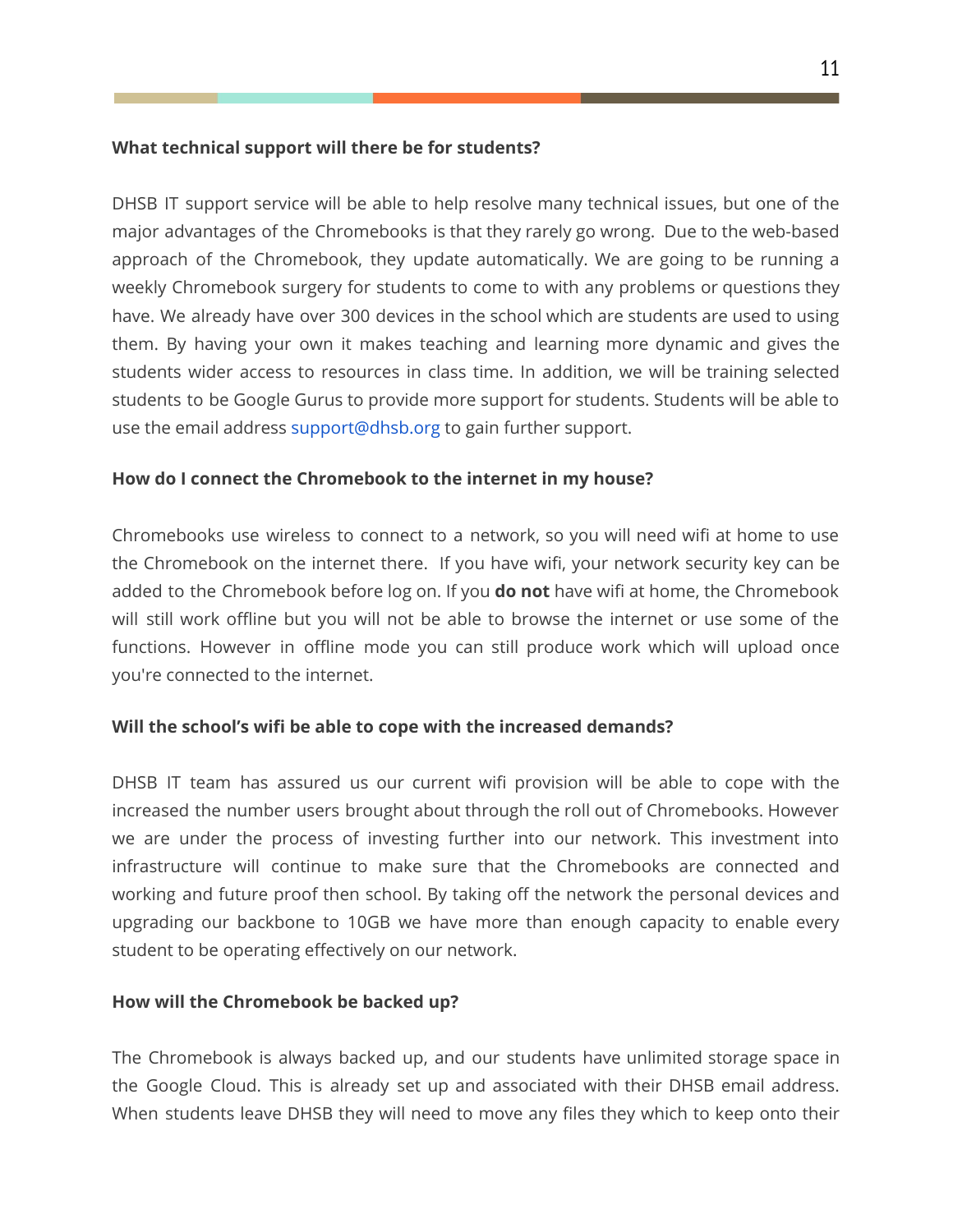own Google account. We will, of course, ensure we support students with this migration process.

#### **What are we doing to reduce e-safety concerns with the Chromebooks?**

We already operate a very effective internet and email filtering policy. We also monitor the computers for inappropriate behaviour and can take control for remote support or classroom management, which we will extend to Chromebooks. In time, we will also be able to offer an opt-in e-safety filter, which can extend the protection to the device when at home. This opt-in e-safety filter will focus on the following categories: adult/pornography, violence/race hate, illegal drugs, criminal skill/activity, gambling.

#### **How long will the Chromebooks last?**

Chromebooks update automatically for five years after the device US release date, November 2024 in this case. After that point the device can still be used, but would not be running the latest software.

#### <https://www.google.com/chrome/devices/eol.html>

## **Support**

## **Are there any Chromebook guides available?**

Yes, there is a lot of free guidance available on the internet. This link is a particularly useful one:

#### <http://www.chromestory.com/chromebook-user-guide/>

 We will make sure all our students receive the teaching input to get them up and running with their new Chromebooks. During tutor time, there will be some Chromebook skills development sessions as well as in Yr 7 Business and Enterprise sessions. We are also inviting parents and carers to a range of free training sessions during the academic year for those interested in improving their own skills with their son or daughter's Chromebook. It is important to us that everyone (teachers, students, parents and carers) feel capable and confident with the Chromebooks. Our Director of the Learning Commons, Ms Buckler, will be organising these sessions.

## **How are teachers being supported to maximise the potential of Chromebooks?**